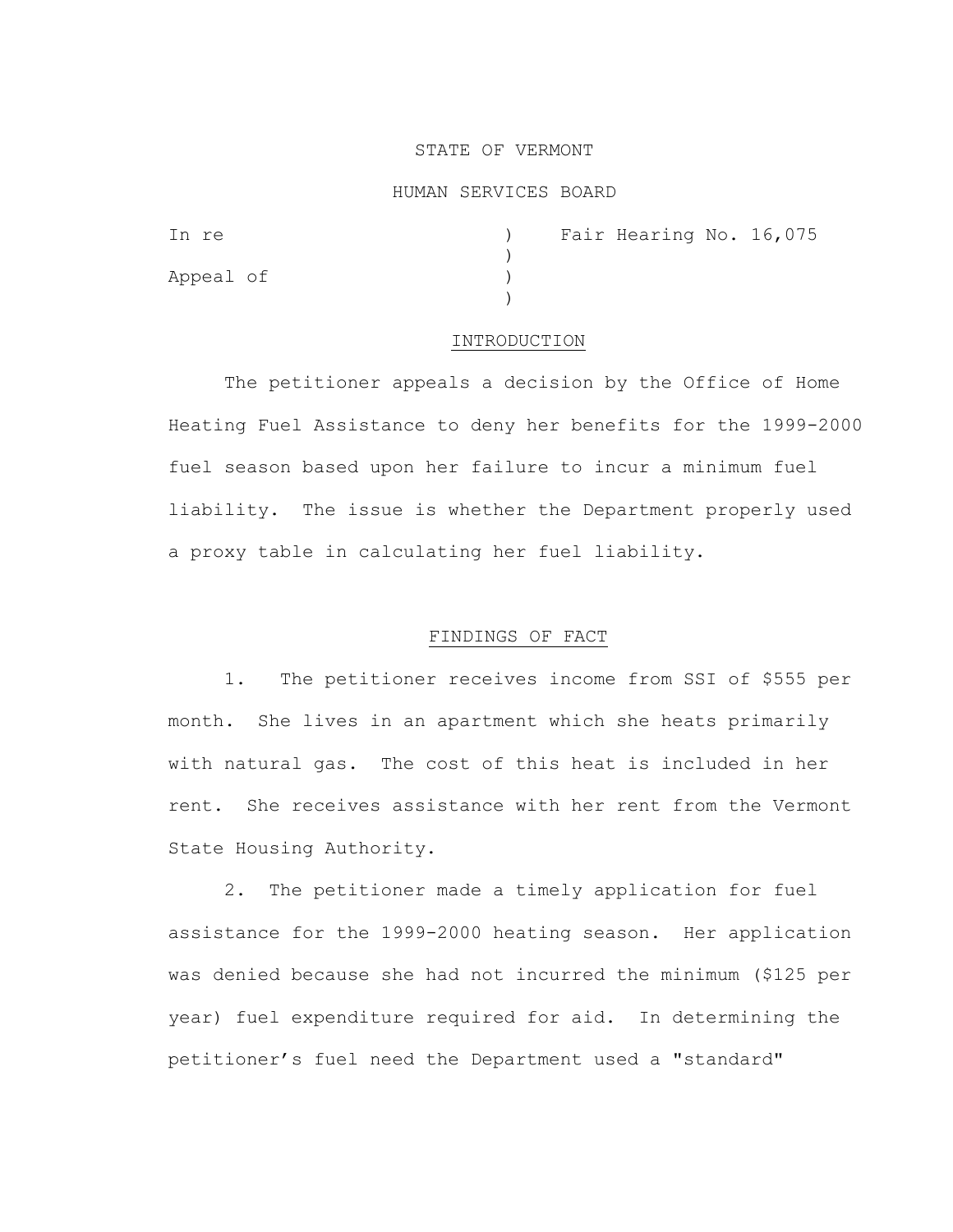figure from a "proxy" table to determine the amount of fuel used in her apartment. That standard--\$295--was reduced by the amount of the petitioner's allowance from the housing authority--\$204--which left an unmet need of \$91. Thus, the Department determined that the petitioner's fuel liability for the coming year did not exceed the program minimum and it denied her assistance. A notice to this effect was mailed to the petitioner in July 1999.

 3. The petitioner appealed that denial because she incurs additional heating costs in that she uses an electric heater to supplement her primary (gas) heat. The petitioner maintains that her primary heat only heats the apartment to 68 degrees on cold days, and she likes to have it warmer. She stated that she has taken this matter up with her landlord, but that he feels the primary heat source is adequate. She stated that she is otherwise satisfied with her apartment and gets along well with her landlord, and that she doesn't want to create any trouble with him.

4. There is no evidence that the petitioner's landlord is in violation of any health or safety codes in providing a heat source that only heats her apartment to 68 degrees. Although it is not unreasonable that she would desire to do so, there is no indication that the petitioner suffers from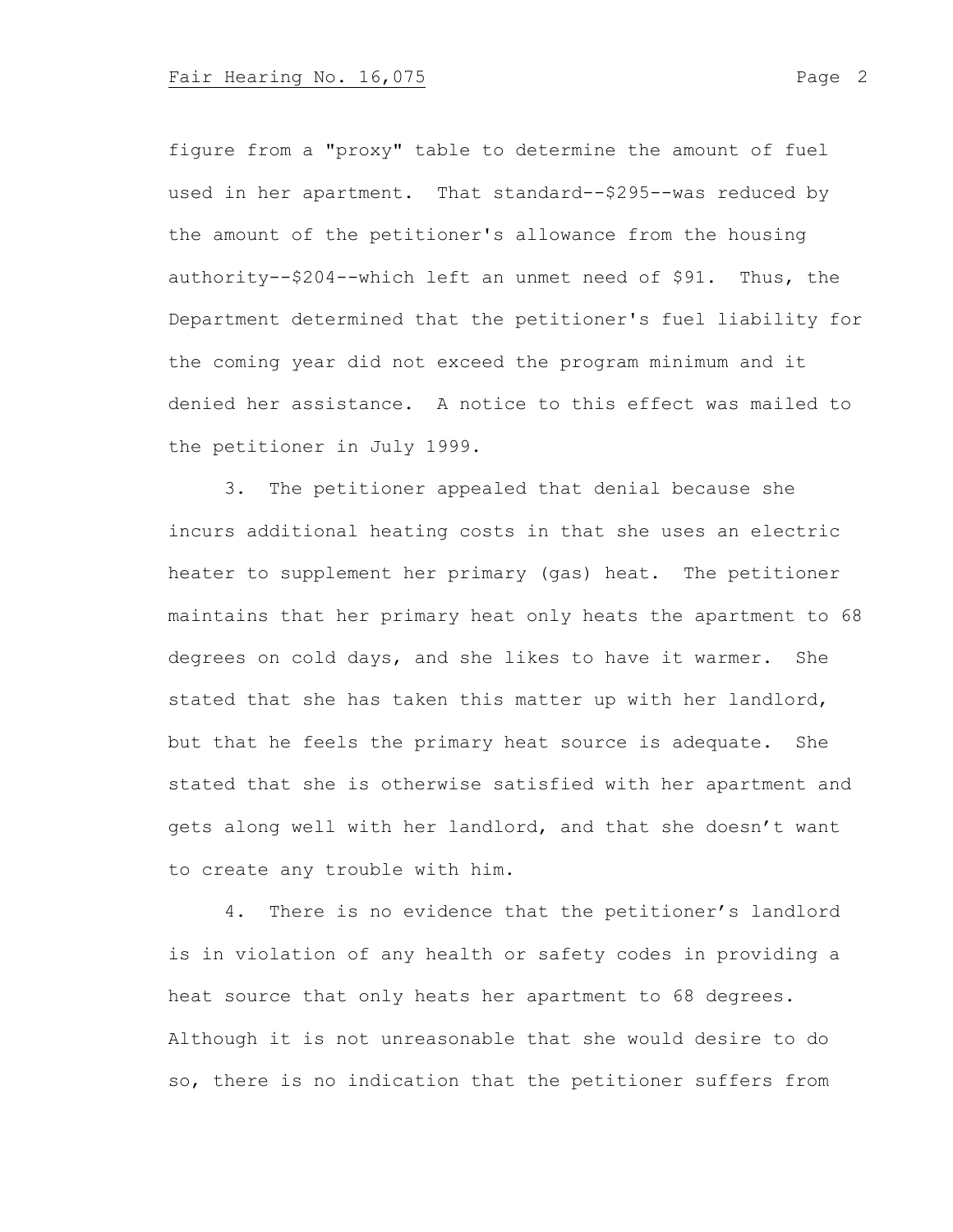any health condition that requires her to have her apartment heated to more than 68 degrees.

#### ORDER

The decision of the Department is affirmed.

# REASONS

The income eligibility requirements for the fuel assistance program are set out by the provisions of state law found at 33 V.S.A. Sec 2600 et. seq. Prior to this year, the legislature required the fuel office to initiate a determination on eligibility by obtaining the actual fuel consumption figures of the household for the prior year.<sup>1</sup> 33 V.S.A § 2604(b). On June 1, 1999, the legislature amended that section to read as follows:

The secretary shall by rule establish a table that contains amounts that will function as a proxy for applicant households' annual heating fuel cost for the previous year. The season fuel expenditure estimates contained within such table shall closely approximate the actual home heating costs experienced by participants in the home heating fuel assistance program. Such table shall be revised no less than every three years based on data supplied by certified fuel suppliers to the office of home heating fuel assistance as required by rule. The secretary shall also establish by rule minimum amounts of

 $1$  During the initial year of the program when no records had been kept of consumption amounts and for persons who have no history of consumption use, proxy tables were used.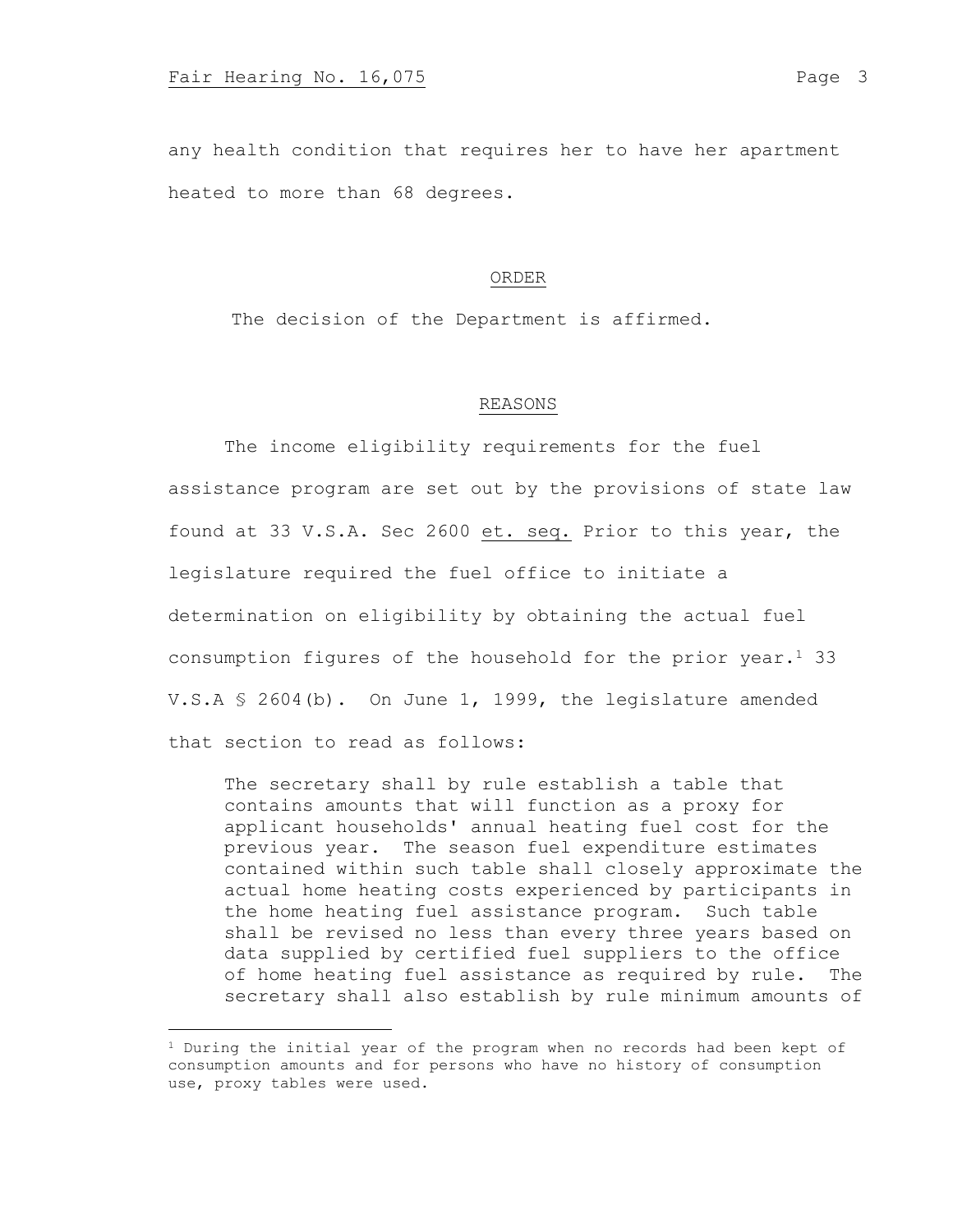annual home heating fuel costs that vary based on the household's size and annual income.

No. 59, An Act Relating to the Home Heating Fuel Assistance Program, (S.98), Sec. 2.

Section 9 of the same statute mandates that the provisions take effect on the date of passage, June 1, 1999, and authorized the Secretary to use "expeditious rule-making procedures" to effectuate the provisions. Id. On July 16, 1999, the Secretary, through the Commissioner of Social Welfare, issued proposed regulations reflecting these legislative changes, which were to take effect on September 15, 1999. They were actually formally adopted as of September 22, 1999.

The regulations of the Department which were in effect at the time of the petitioner's application provided that the "annual heating fuel cost is determined for the eligible household based on actual reported costs for its primary heating source for the prior twelve-month period from May 1 through April 30". W.A.M. 2906.2(b), eff. 11/1/97. The amended regulation provides that "an annual primary heating fuel cost is determined for eligible households based on standard heating cost tables (referred to as 'proxy tables') identified in sub-section 2906.4 below." W.A.M. 2906.2(b),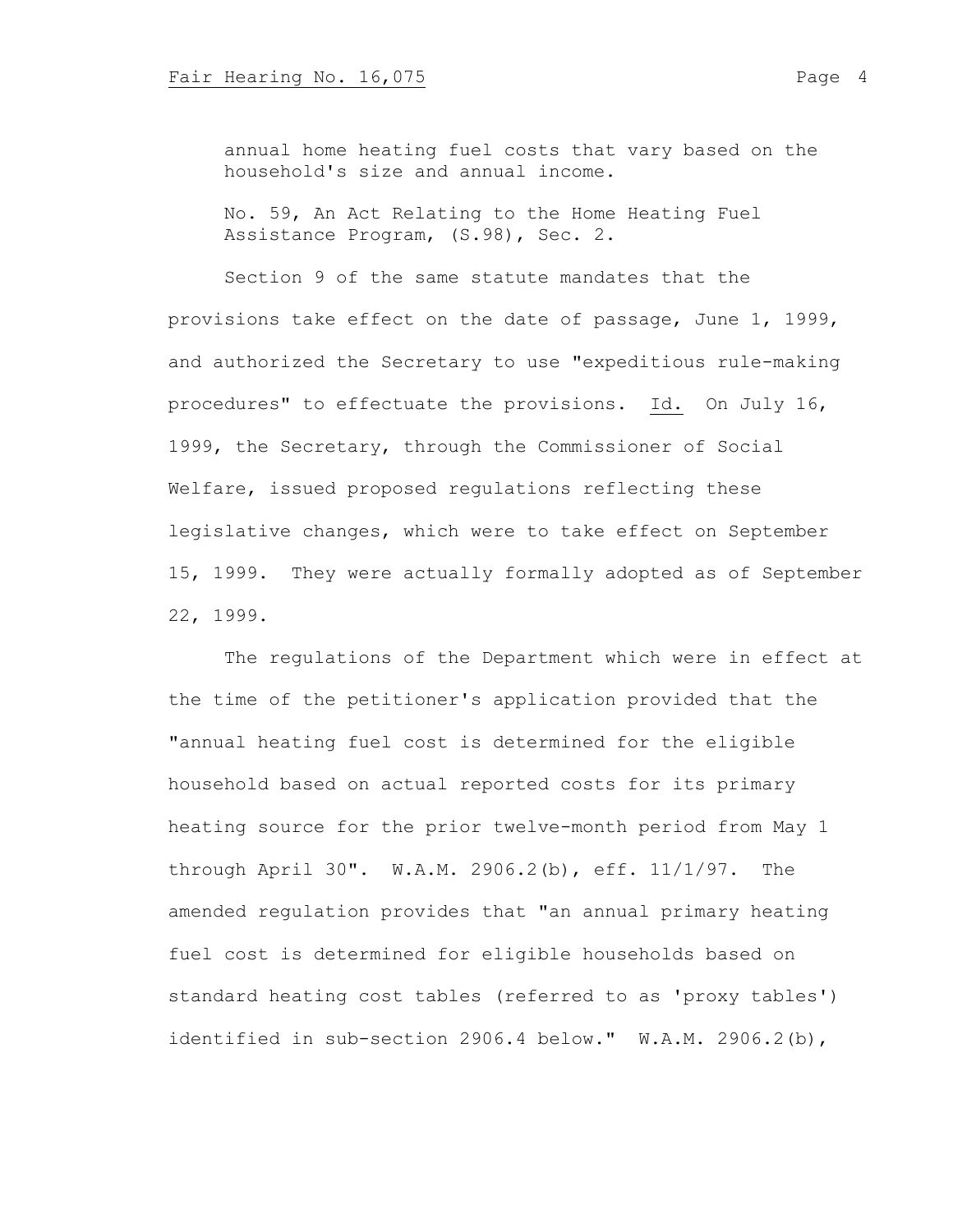eff. 9/22/99. The bulletin accompanying the proposed changes states that the new proxy tables were:

> . . . developed in consultation with the Vermont Energy Investment Corporation and are derived from data on actual home heating consumption by fuel assistance household during the past two fuel seasons. The tables represent typical consumption of recipient households in the categories represented. Factors considered in developing the tables include: housing type, number of bedrooms, rental and home ownership, fuel used, secondary heat source, cost of fuel, number of household occupants, and long-term average heating degree days by region of state.

> > State of Vermont, Agency of Human Services, Social Welfare Bulletin, No. 99-16, Pg. 5, 7/16/99

 The effect of the new regulations is not only to abandon the prior calculation of the applicant's actual fuel usage in favor of the "proxy" table, but also to require the use of a new "proxy" table which has values considerably lower (approximately \$200 per year for some fuel types) than the prior "proxy tables" (used for persons with no fuel usage history). See W.A.M. 2906.4, eff. Sept. 1, 1996. This reduction presumable occurred because of the new method of calculating the proxy table which requires a finding of the typical fuel consumption for participants in the program, and not for the general population. Any applicant whose eligibility was calculated using the old proxy table or an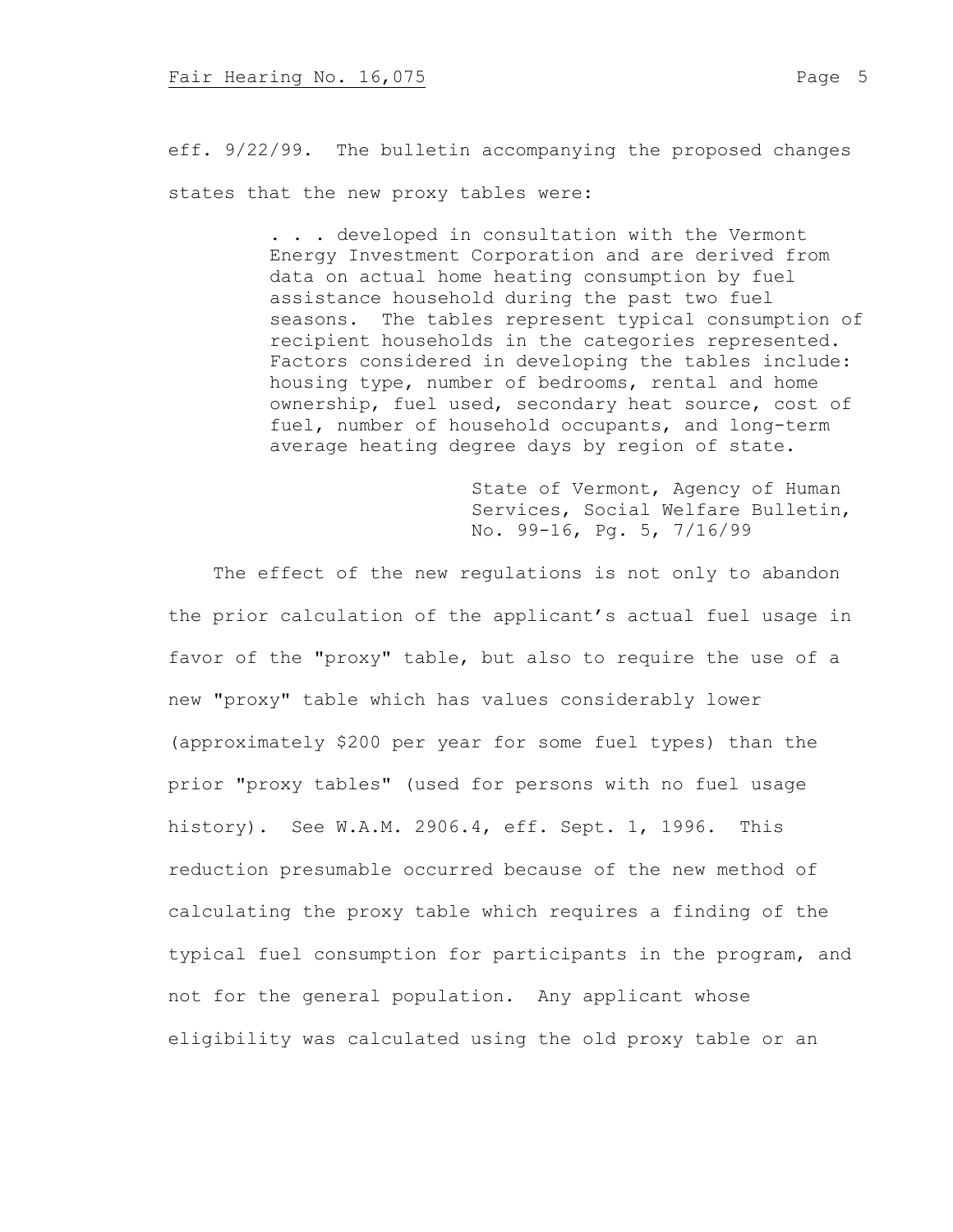actual figure less than the new proxy table will be affected by this change.

The language used by the legislature in its June 1, 1999, amendment clearly mandated the Department to revise its proxy table to reflect the typical usage of participants and to use this table in lieu of any actual costs. Although the regulations reflecting these changes did not formally go into effect until September 22, 1999, the Department's old regulations were rendered obsolete on June 1, 1999, because they conflicted with the authorizing statute. At that point, the Department was required to make decisions consistent with the statutory mandate, which it has done in this case when it calculated the petitioner's eligibility based on the new proxy tables rather than her actual usage.

The other steps used in the determination of eligibility in this case have not changed. Under its regulations, the heating assistance office is required to look first at the annual primary heating fuel cost from the new "proxy" table at W.A.M. 2906.4 and P-2905. For the petitioner, who lives in an apartment that is heated with natural gas, that annual amount is \$295. From that amount, the Department is required to deduct any heating allowance the applicant may receive from the state housing authority to obtain the net annual heating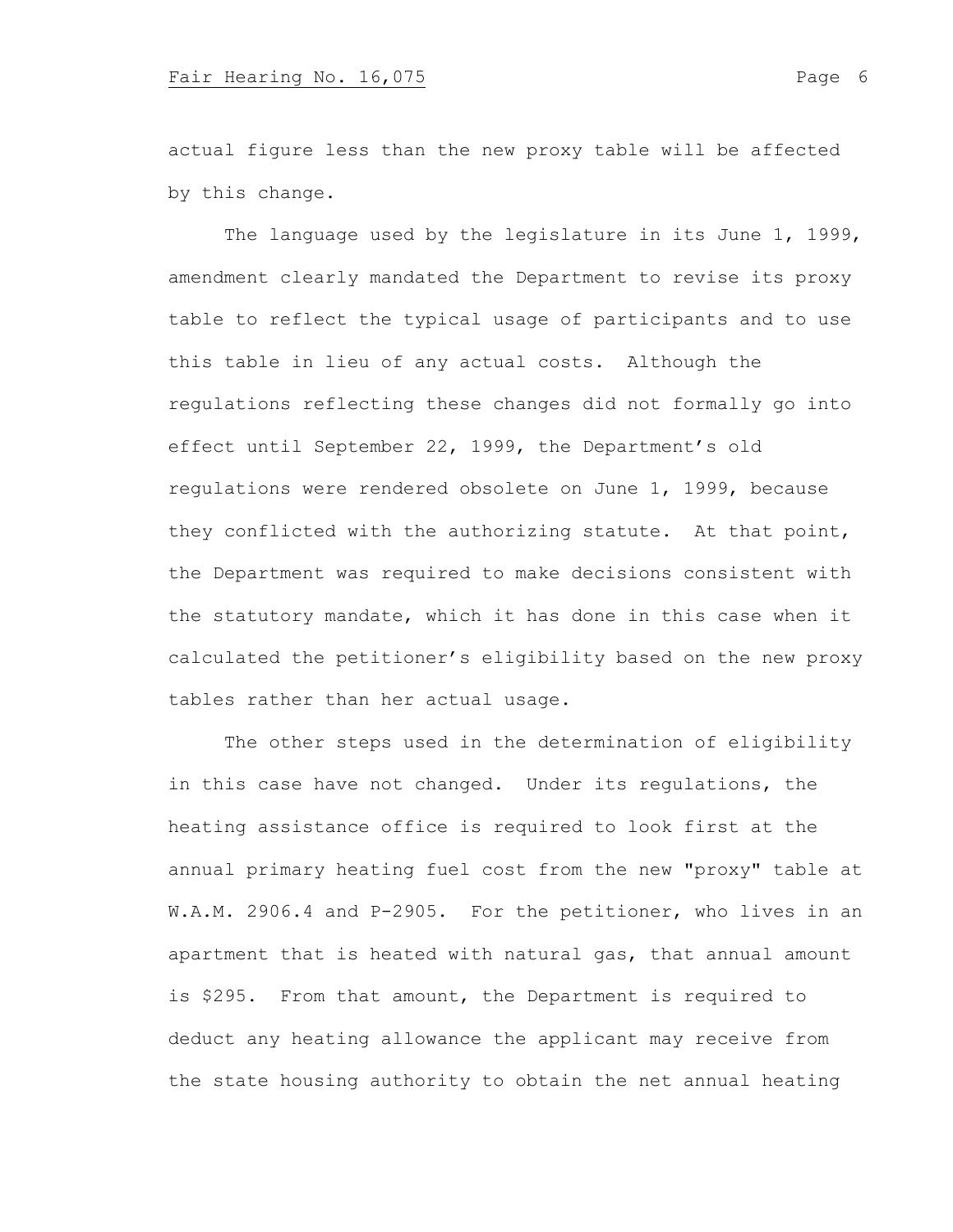fuel cost. W.A.M. P-2906.2(B). Those standards are found in a table at P-2905(C). For the petitioner (again based upon the size of her dwelling and the type of fuel) the allowance is \$204 annually. When that heating allowance (\$204) is deducted from the annual primary heating fuel cost (\$295) the result is \$91 for the net annual heating fuel cost.

The next step in the eligibility process is a comparison of that net annual heating fuel cost figure with figures found in a table of minimum heating fuel costs. W.A.M. 2906(C). That table operates on a sliding scale depending upon the income of the applicant, which is then expressed as a percentage of the federal poverty guidelines. The absolute minimum net heating fuel cost is \$125 annually, which reflects an income at or below 64% of the poverty guideline.<sup>2</sup> The petitioner's net heating fuel cost was compared with that lowest figure, and was found to be less. The regulation specifically provides that households with a net annual heating cost that is equal to or less than the minimum amount is "ineligible for Fuel Program benefits." W.A.M. 2906.2(C).

The regulations also provide that fuel assistance is available to eligible households to help cover the costs of